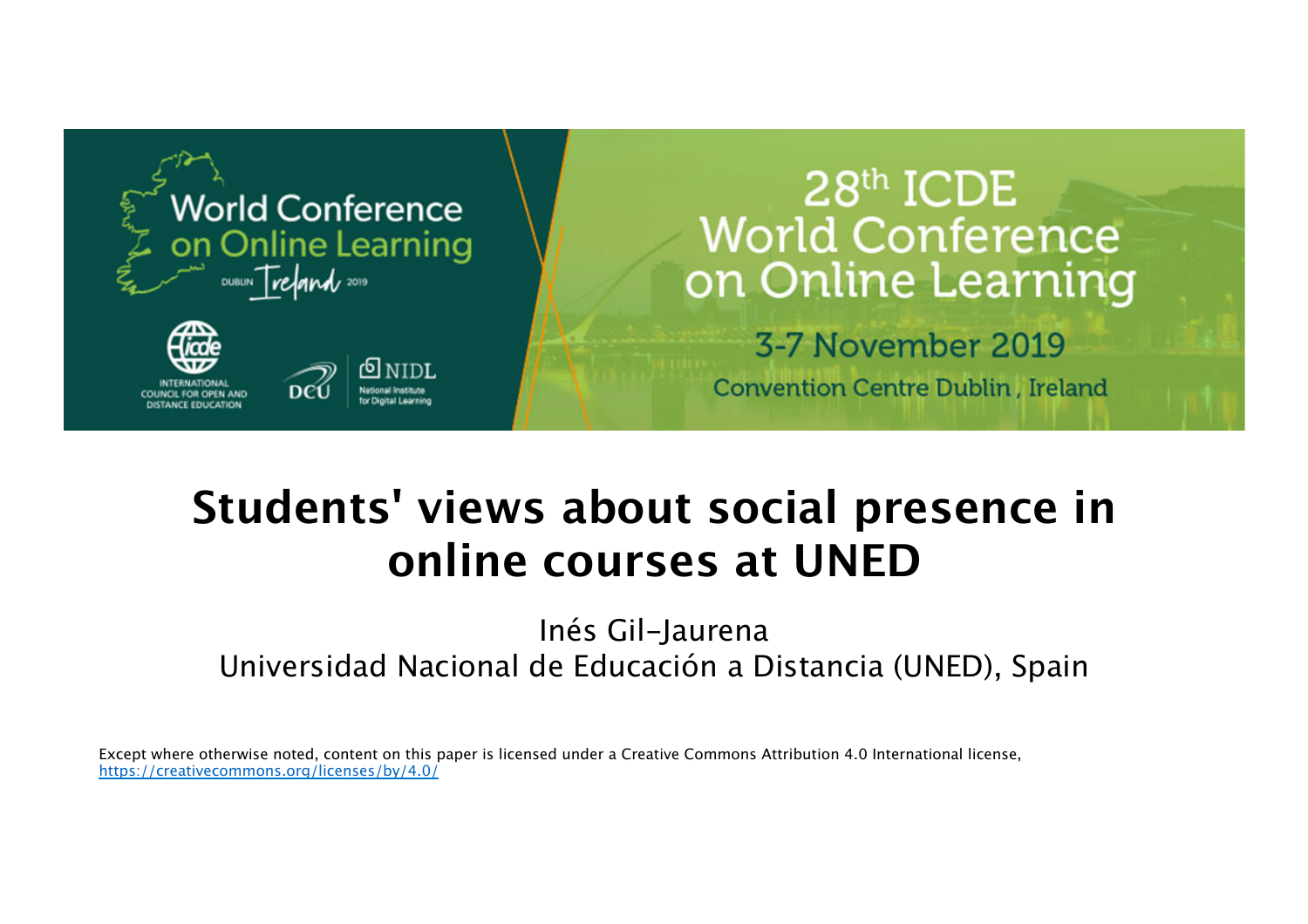# **The Community of Inquiry (CoI) model**

— The CoI conceptual framework represents a process of creating a deep and meaningful (collaborative-constructivist) learning experience through the development of 3 interrelated presences:

- Social presence.
- Cognitive presence.
- Teaching presence.

— The CoI model has been widely used in online education  $\rightarrow$  Thus, an online higher **education course, a MOOC, etc. can be considered a COMMUNITY OF INQUIRY**.



The Community of Inquiry model http://www.thecommunityofinquiry.org/content/images/ diagram.coi.jpg

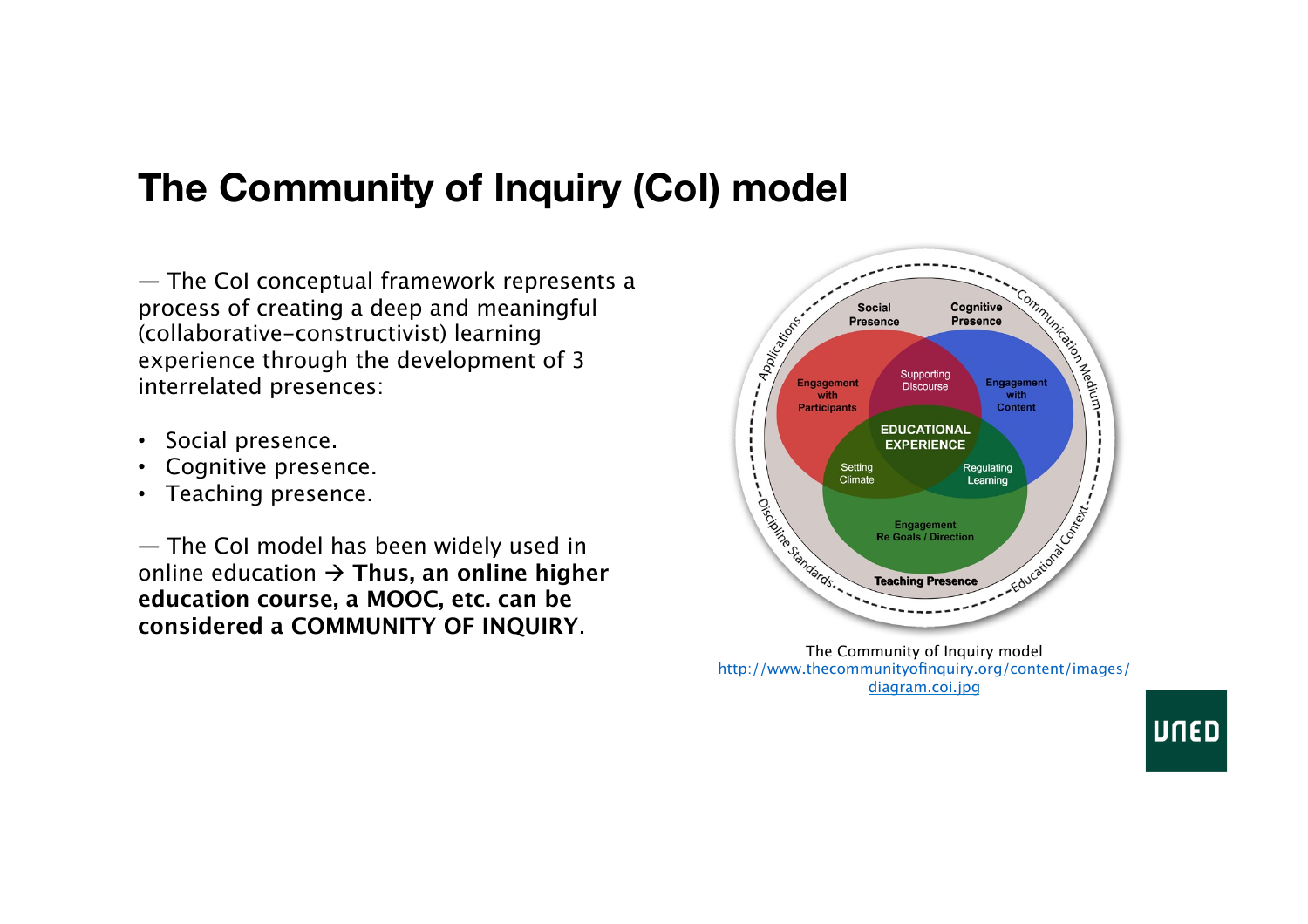# **CoI survey-based study at UNED**

— **Aim**: To reflect to what extent the three dimensions or interdependent presences (teaching, social and cognitive) were perceived by students in their learning experiences on digital platforms.

— **Conceptual framework**: Based on constructivist & collaborative approaches.

— **Items**: 34-items questionnaire / Likert-type scale (1 to 5 points).

- **Structure**: 3 dimensions, in order to analyse:
- Teaching presence: 13 items.
- Social presence: 9 items.
- Cognitive presence: 12 items.

**Validation process**:

- Sample:
- Replies: 162 students. 25 online courses (Undergraduate and Master level) at UNED
- Age: 37 years average.
- Gender: 75% female students (in accordance with the profile of the students in the Faculty of Education).
- Background: 76,5% were studying a Bachelor programme.

### **For a complete analysis, see:**

Ballesteros, Gil-Jaurena, & Morentin (2019), http://dx.doi.org/10.6018/red/59/04

UNED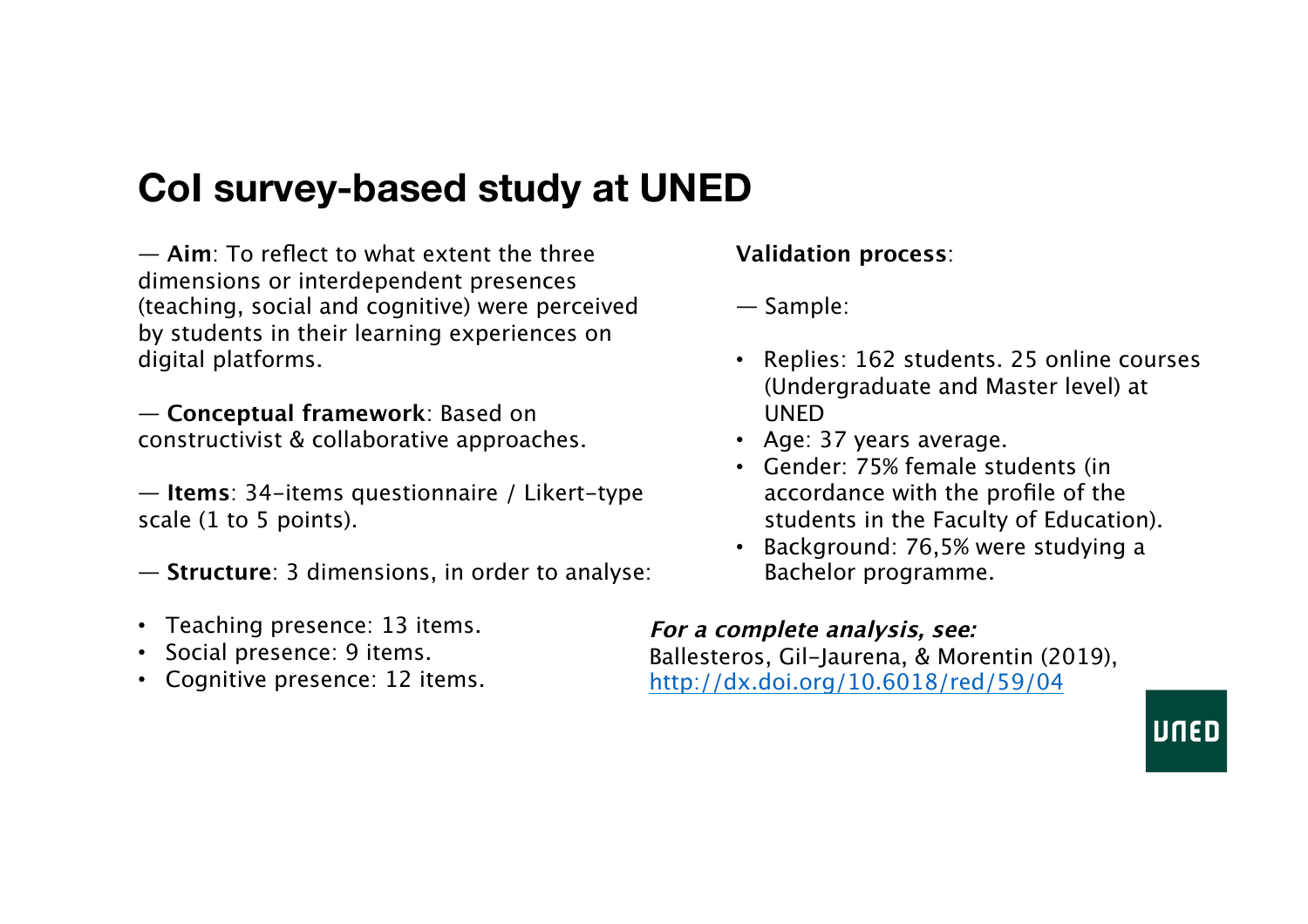## **Results (I)**



### **Items**

— Highest score:

Item 4. The instructor clearly communicated important due dates/ time frames for learning activities (Teaching presence: design and organization): Mean: 4,51. SD: 0,86.

— Lowest score:

Item 15: I was able to form distinct impressions of some course participants (Social presence: a fective expression). Mean: 2,95. SD: 1,37

**UNED**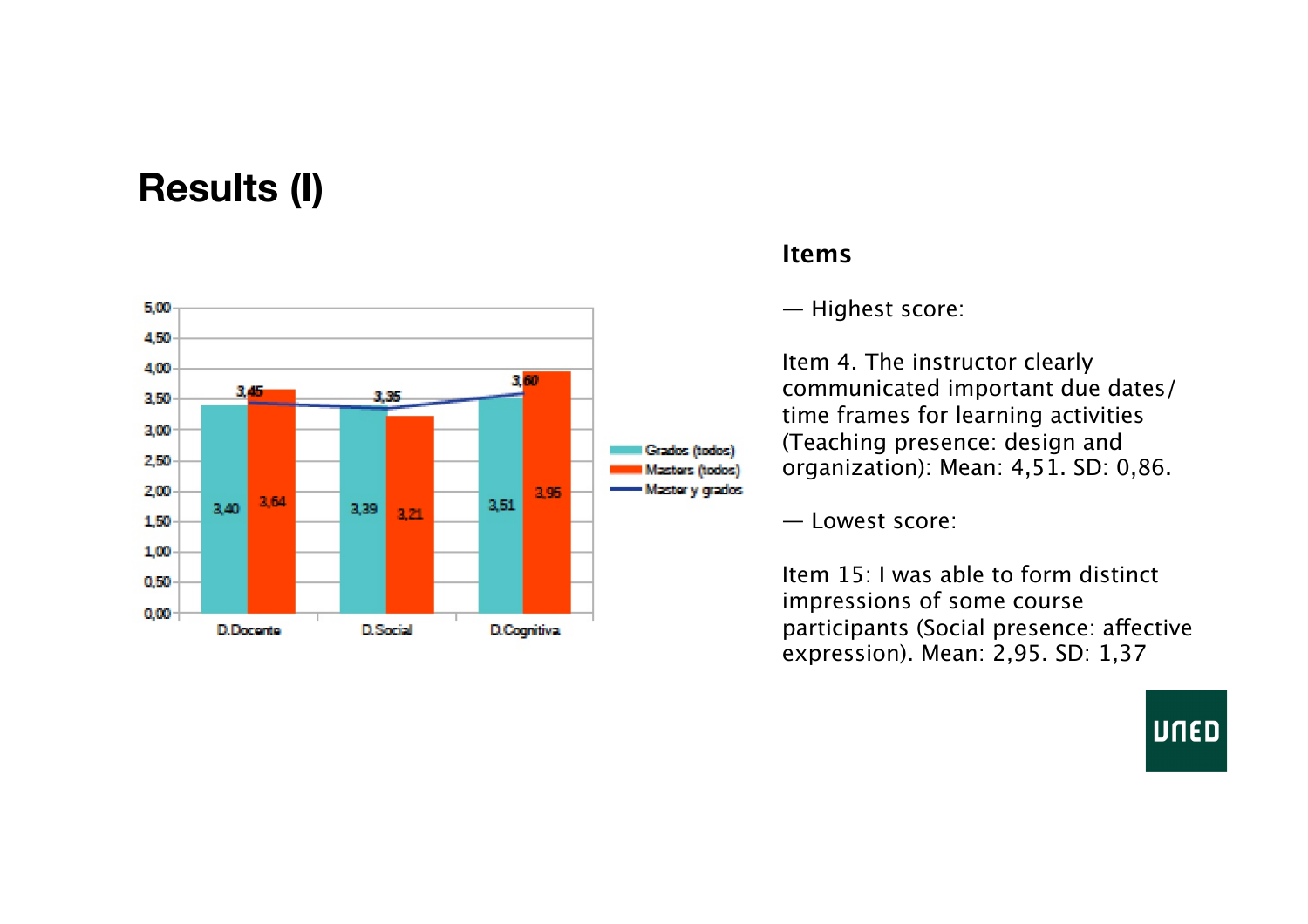

- Teacher presence
- Social presence
- Cognitive presence

— Homogeneous behaviour between the variables.

— Higher score for "cognitive presence"  $\rightarrow$ Especially high in master studies.

— Lower score for "social presence"  $\rightarrow$ Especially low in master studies.

UNED studies enhance the cognitive component, and have a lower degree of socialization in distance learning communities.

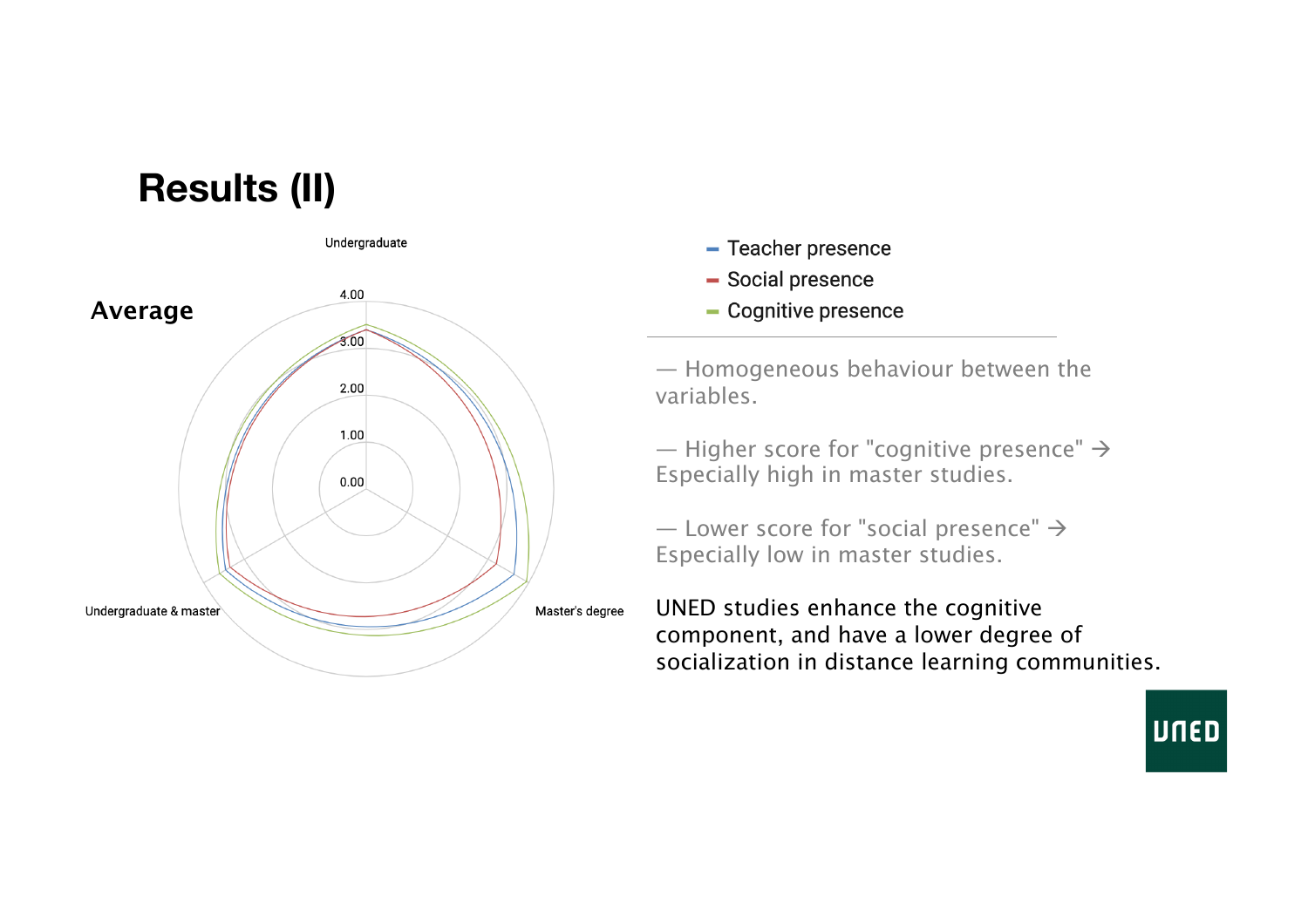### **Social presence**



#### Items D. Social

#### Afective expression

14. Getting to know other course participants gave me a sense of belonging in the course.

15. I was able to form distinct impressions of some course participants.

16. Online or web-based communication is an excellent medium for social interaction.

#### Open communication

17. I felt comfortable conversing through the online medium.

18. I felt comfortable participating in the course discussions.

19. I felt comfortable interacting with other course participants.

#### Group cohesion

20. I felt comfortable disagreeing with other course participants while still maintaining a sense of trust. 21. I felt that my point of view was acknowledged by other course participants.

22. Online discussions help me to develop a sense of collaboration.

# **UNED**

Source: Col survey available at http://www.thecommunityofinquiry.org/coi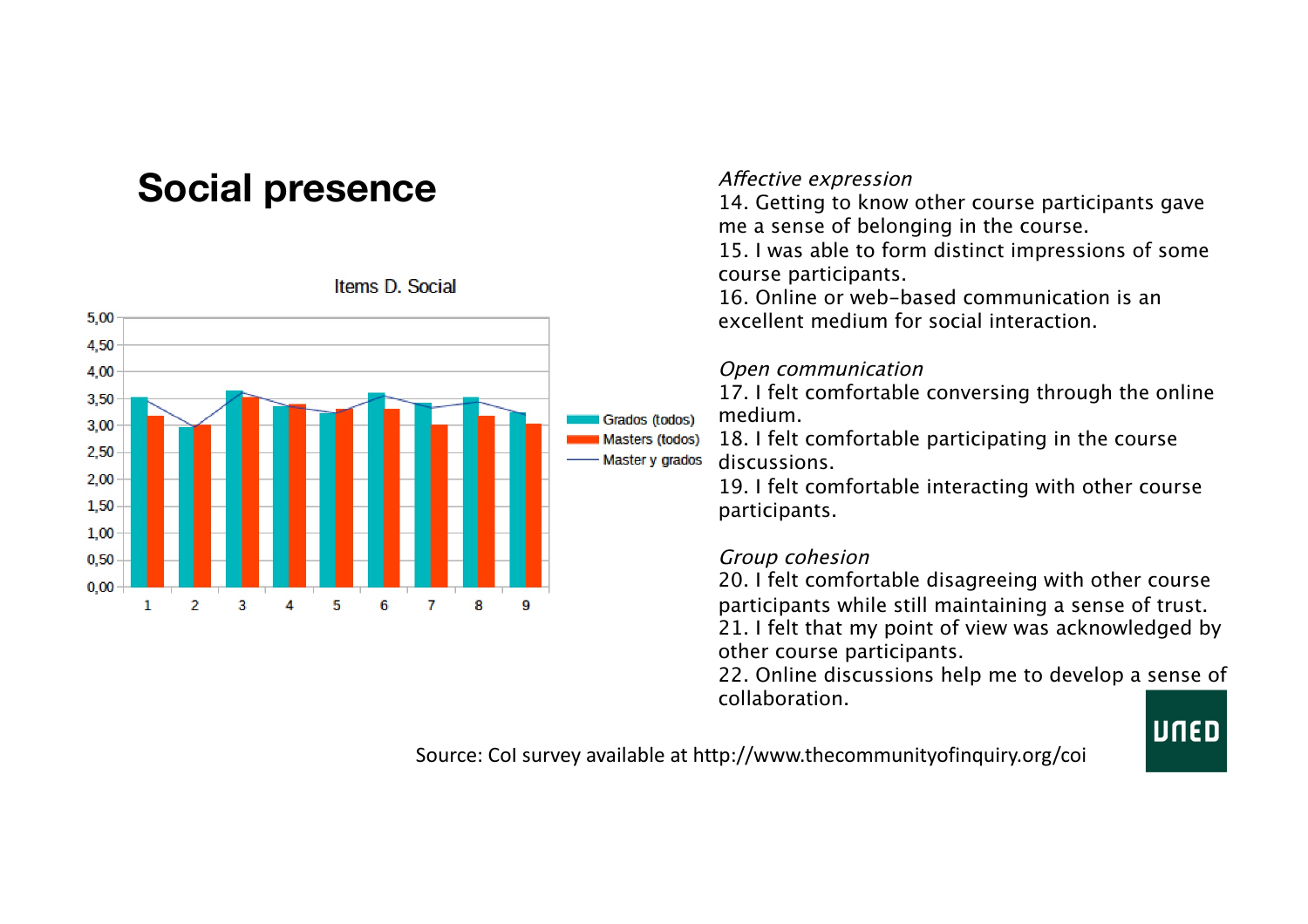## **Analysis and conclusions**

### **Correlation**

— We highlight the correlation between the 3 factors, which suggests a remarkable correlation between the teaching and cognitive presences, while the social factor shows a low correlation with the other two components.

### **Discussion:**

— This has led us to review the way in which the items are formulated within each factor, particularly the social dimension.

— The way the *social presence* items are stated in the survey poses a self-assessment of the students on feelings arising in the process of learning, without clearly visualising the role of the teacher. That is, these *social presence* items are closer to an emotional perspective, centred on the student, than to the social approach promoted by the teacher.

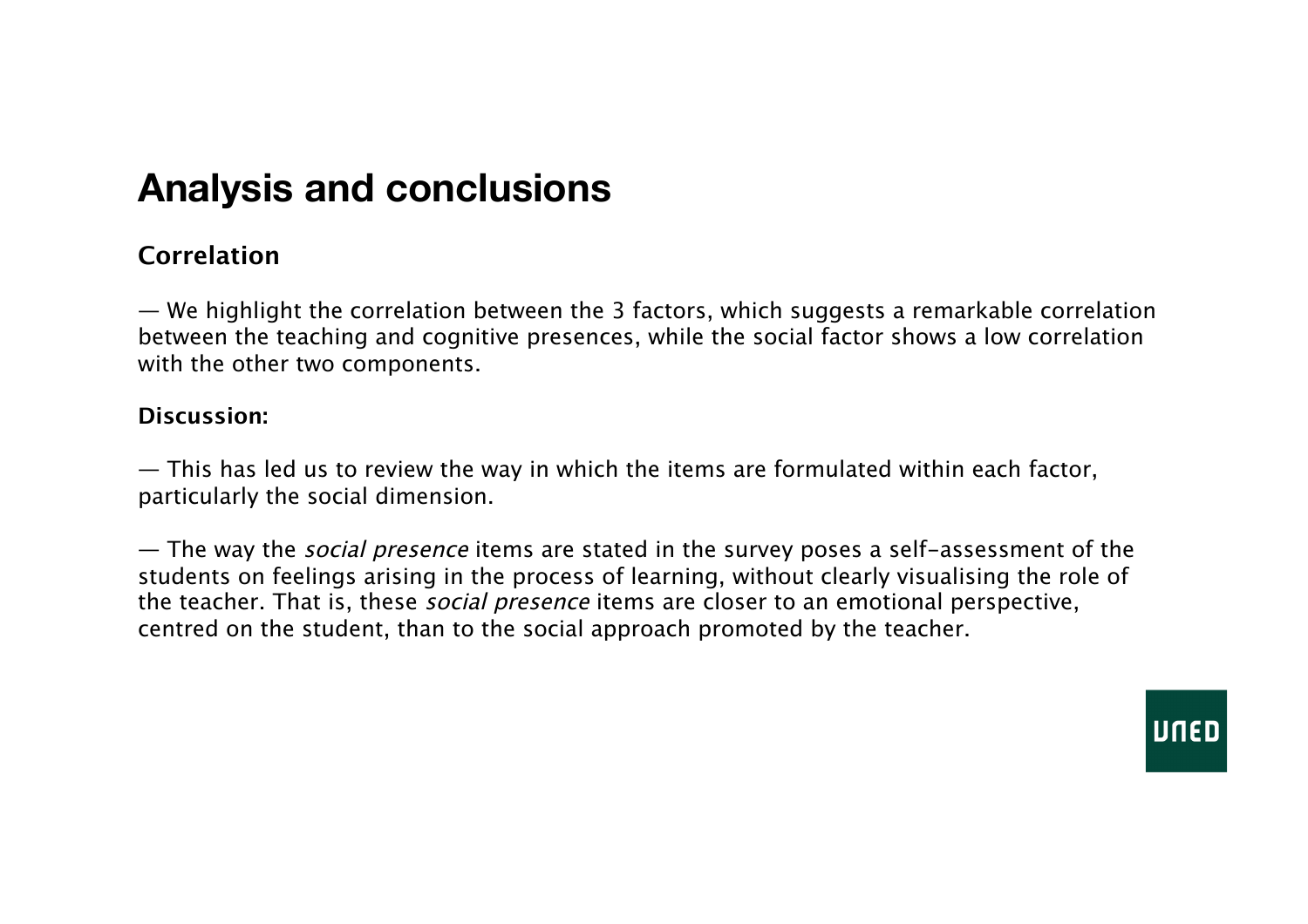### **Next steps**

— Our goal is to explore the social dimension, either it happens within or beyond the virtual platform we use in the courses. The aim of the study is to understand the role of social presence in the learning process and, consequently, to improve the design of our courses.

— Analysis of:

- students' perceptions about open social learning
- the current social practices our students use during their learning process
- if those social interactions happen within the online courses or in other digital spaces

- diferentiate between undergraduate and master courses, given that the course design varies in these two educational levels

— Methodology:

- Pilot survey: open ended questions in a master course (150 students approx.): use of the LMS tools, use of social tools (Facebook, Whatsapp, …). November 2019

- Discussion groups with students in regional centres (3). January-February 2020
- Survey: various undergraduate and master courses. February-April 2020

- Proposals for course design